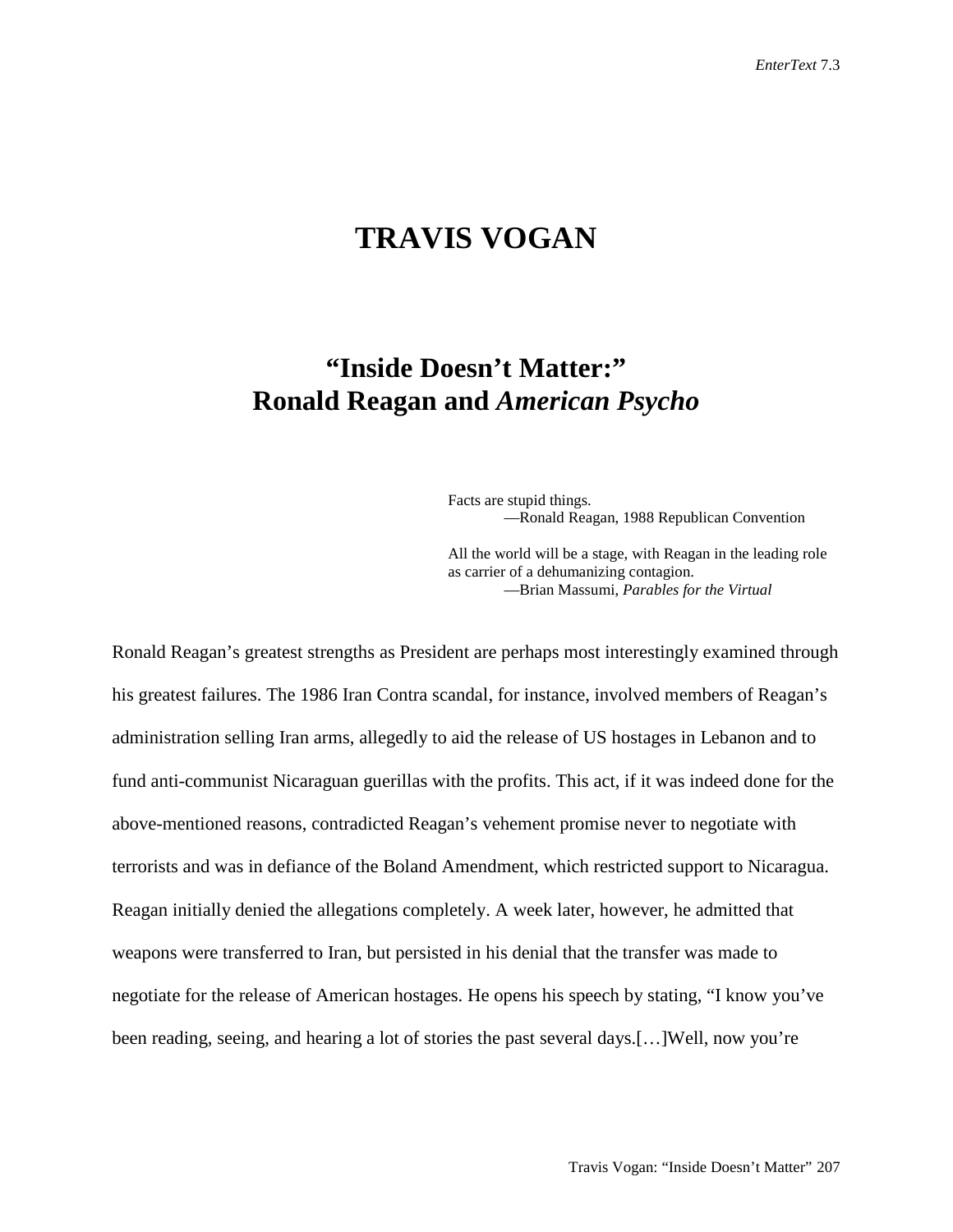going to hear the facts from a White House source."<sup>[1](#page-13-0)</sup> Despite his assertion of truthfulness, polls indicated that only fourteen per cent of Americans believed his statement.<sup>[2](#page-13-1)</sup>

In addition to Reagan's perceived dishonesty, his presidency marked a period of economic hardship for lower- and working-class Americans. Reagan's social policies, however, remained seemingly indifferent to this privation. His administration operated according to the logic that stimulating the private sector rather than supporting public programmes would optimize economic opportunity for all classes, or, "lift all boats" to prosperity. Thus, a classist sentiment informed Reaganomics—as the administration's economic philosophy is called—that cast welfare programmes as factors contributing to social ills, and taxes as unfairly supporting the unemployed at the expense of "productive"—or working—taxpayers. Despite Reagan's ostensible intention to "lift all boats" through free-market capitalism's supposedly trickle-down benefits, unemployment actually rose during his administration. By the end of 1982, over 10 per cent of the American population was unemployed—the largest percentage since the Great Depression.<sup>[3](#page-13-2)</sup>

Regardless of his dishonesty and his policies' disastrous economic effects, Reagan left office in 1988 with a 64 per cent approval rating—the highest of any President since Franklin Roosevelt (who is incidentally remembered for ameliorating the Depression's economic effects through the development of social programmes). But how could Reagan have a 64 per cent approval rating when 86 per cent of Americans apparently did not trust his word? There was thus a disjunction between his public image's signification and his actual performance as president that enabled him simultaneously to be the most and least successful president since Roosevelt. Though most Americans did not trust his word or even agree with his policies, they did trust his public image. "In February 1982, for example, only 47% of the national population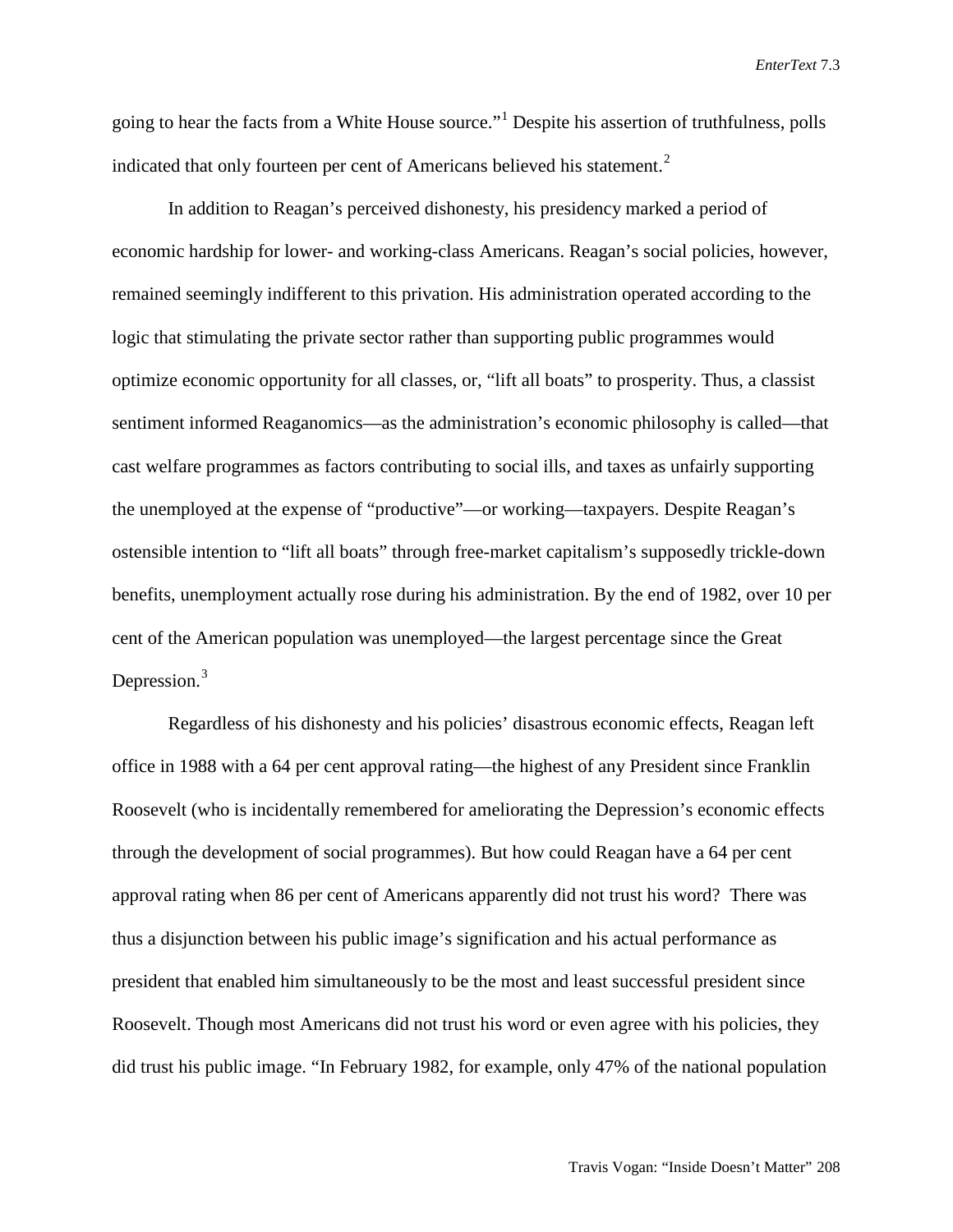approved of 'the way Ronald Reagan is handling his job as President,' yet 70% approved of him 'as a person.' Another poll found that nearly a third of those interviewed disapproved of Reagan's policies, yet personally 'liked him.'"[4](#page-13-3) As evidenced by his re-election in 1984 and popularity when he left office, Reagan's likable image overshadowed his often unpopular actions. According to David Harvey, "The triumph of aesthetics over ethics could not be plainer."[5](#page-13-4) As Reagan's statement quoted in the epigraph implies, the facts simply could not compete with his carefully constructed image. Robert Dallek incisively calls him "the first true Prop President, one whose real self is the image on the TV screen and whose shadow self is the man in the White House."[6](#page-13-5) This separation between Reagan's image and substance enabled him to signify reliability despite his rather unreliable political actions and their consequences.

Mary Harron's 2000 film adaptation of Bret Easton Ellis's 1991 novel, *American Psycho*, comments on the disruption between the signifier and signified that marked the Reagan era.<sup>[7](#page-13-6)</sup> The film chronicles the life of Patrick Bateman, a young Wall Street businessman. Bateman is Harvard-educated, rich, and handsome. He wears the most expensive designer suits, lives in Manhattan's most luxurious section, rubs elbows with New York's elite, and dines daily at the most exclusive restaurants. Indeed, he epitomizes the yuppie stereotype of vacuity combined with greed, overconsumption and materialism that pervaded America during the 1980s. Elizabeth Young calls Bateman the "Everyyuppie, indifferent to art, originality or even pleasure except insofar as his possessions are the newest, brightest, best, most expensive and most fashionable."<sup>[8](#page-13-7)</sup> In addition to his social stature and the commodities he uses to construct it, Bateman believes himself to be a serial killer. Throughout the film he imagines himself torturing and killing a number of people in extremely gruesome, and often highly sexualized, ways.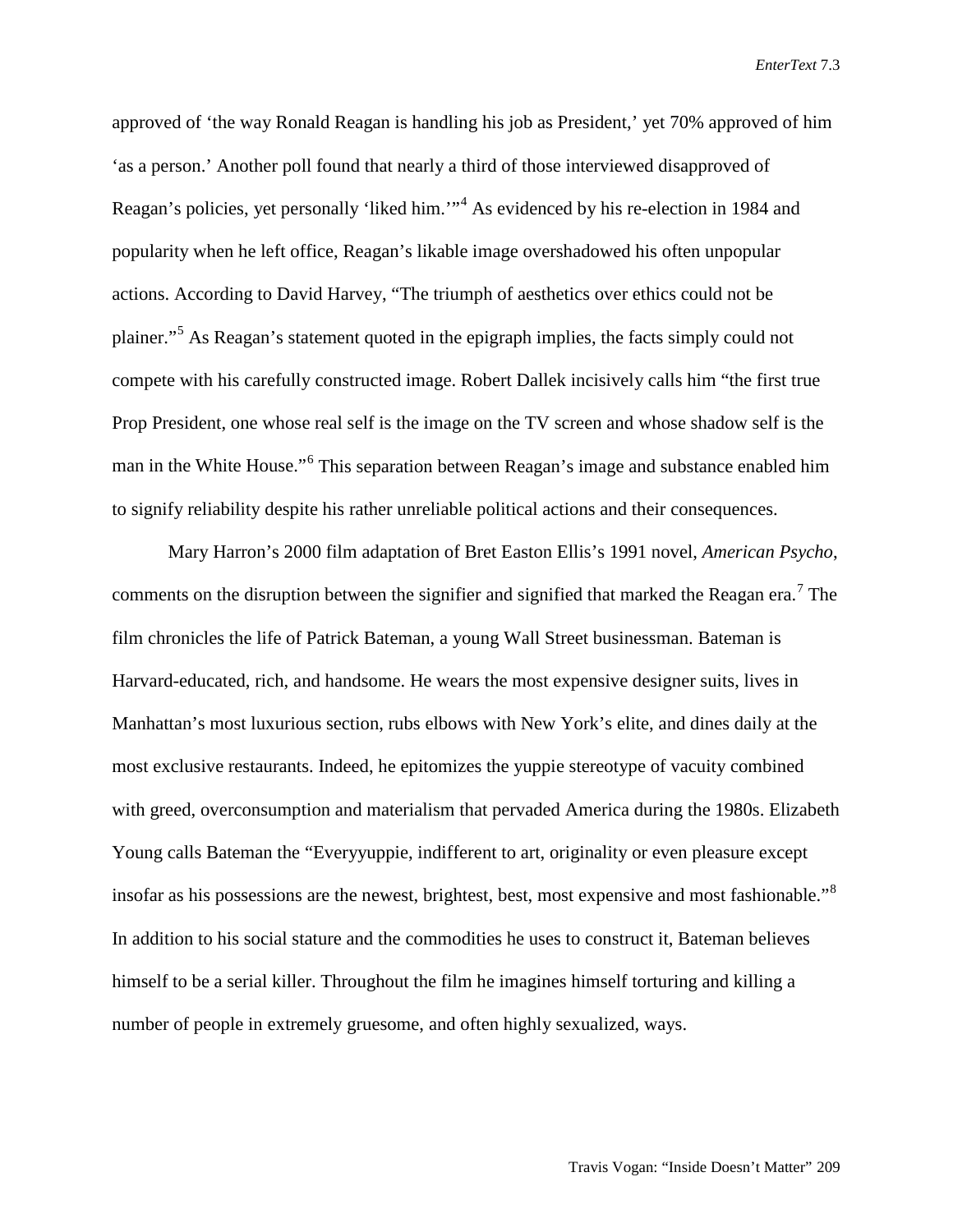However, neither his supposed homicidal habits nor his apparent schizophrenia are noticed within the social arena in which he operates. As long as Bateman continues to wear Valentino suits and is seen at the right restaurants—signifying a successful businessman and shielding his substance (or lack thereof) with these status symbols—his acts, intentions, and overall mental state don't seem to matter. However, I disagree with Young's contention that Bateman is indifferent to originality; rather, he seems hopelessly caught in a similarly schizophrenic sociopolitical and discursive context in which the relationship between image and reality has dissolved, providing an unclear reality from which he can base his actions. There is no originality to which he can be indifferent, and his actions—no matter how violent, perverse, or insane—are sublimated by his public image's signification.

Bateman's obsession with form establishes itself immediately. He introduces himself by carefully describing his morning routine and the beauty products he uses daily to manufacture his image:

I live in the American Gardens Building on West  $81<sup>st</sup>$  street, on the eleventh floor. My name is Patrick Bateman. I am twenty-seven years old. I believe in taking care of myself, in a balanced diet, and a rigorous exercise routine. In the morning, if my face is a little bit puffy, I'll put on an icepack while doing my stomach crunches—I can do a thousand now. After I remove the icepack, I use a deep pore cleaner lotion. In the shower I use a water-activated gel cleanser; then a honey almond body scrub; and on the face, an exfoliating gel scrub. Then I apply an herb mint facial mask, which I leave on for ten minutes while I prepare the rest of my routine. I always use an aftershave lotion with little or no alcohol, because alcohol dries your face and makes you look older. Then moisturizer, then an anti-aging eye balm, followed by a final moisturizing protective lotion.

Throughout his monologue, the audience is only presented with either Bateman's masked face or the reflected image of it in picture frames and his bathroom vanity. At one point in the scene he opens his medicine cabinet. Bottles with the brand names "Yves Saint Laurent" and "Oscar de la Renta" replace his reflection while he continues to describe himself, suggesting that these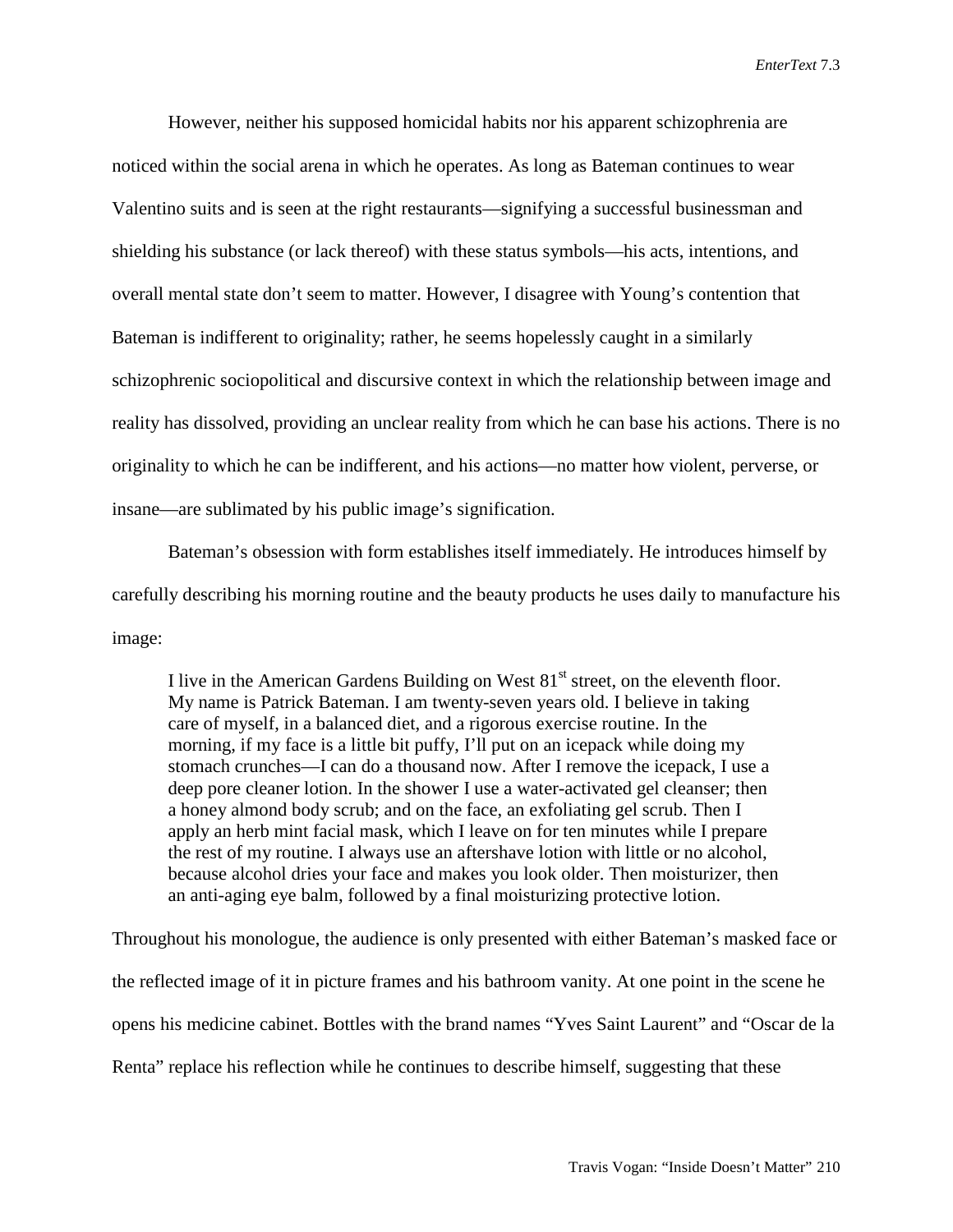commodities, and the brand names attached to them, are as important to Bateman's identity as the face they help transform into an image. Indeed, his identity gains meaning through these objects' signification. In reference to Guy Debord's notion of the spectacle, these commodities and the symbolic value they have in his time and place—have colonised Bateman's identity, marking a condition in which "commodities are now *all* that there is to see."<sup>[9](#page-13-8)</sup> As such, Bateman's identity is refracted through the coded objects he uses to manufacture his image. The brand names signify and give value to the products to which they are attached, which in turn give value to Bateman's identity. Bateman emblematically displays this hyperreality at the end of the scene. He applies and removes a translucent facial mask while looking in his bathroom mirror, suggesting that even after his mask is removed all that is left is a carefully constructed reflection of a handsome face shaped by expensive commodities rather than a genuine object.

Bateman thus establishes his identity through a process of simulation; he is a symbol that refers to an additional set of symbols rather than a clear referent. As Jean Baudrillard states, "Simulation is no longer that of a territory, a referential being, or a substance. It is the generation by models of a real without origin or reality: a hyperreality."<sup>[10](#page-13-9)</sup> At the end of the scene, after peeling off his facial mask to reveal a reflection that is similarly veiled by the invisible mask his expensive moisturizers provide, Bateman coldly asserts his hyperreality:

There is an idea of a Patrick Bateman—some kind of abstraction. But there is no real me; only an entity, something illusory. And though I can hide my cold gaze and you can shake my hand and feel flesh gripping yours, any maybe you can sense our lifestyles are probably comparable, I simply am not there.

He *is* Patrick Bateman; however, his identity is dependent upon the image he manufactures through the objects with which he surrounds himself. According to Stephen W. Busonik, Bateman is "a gap, a vortex into which the structural environment would collapse were it not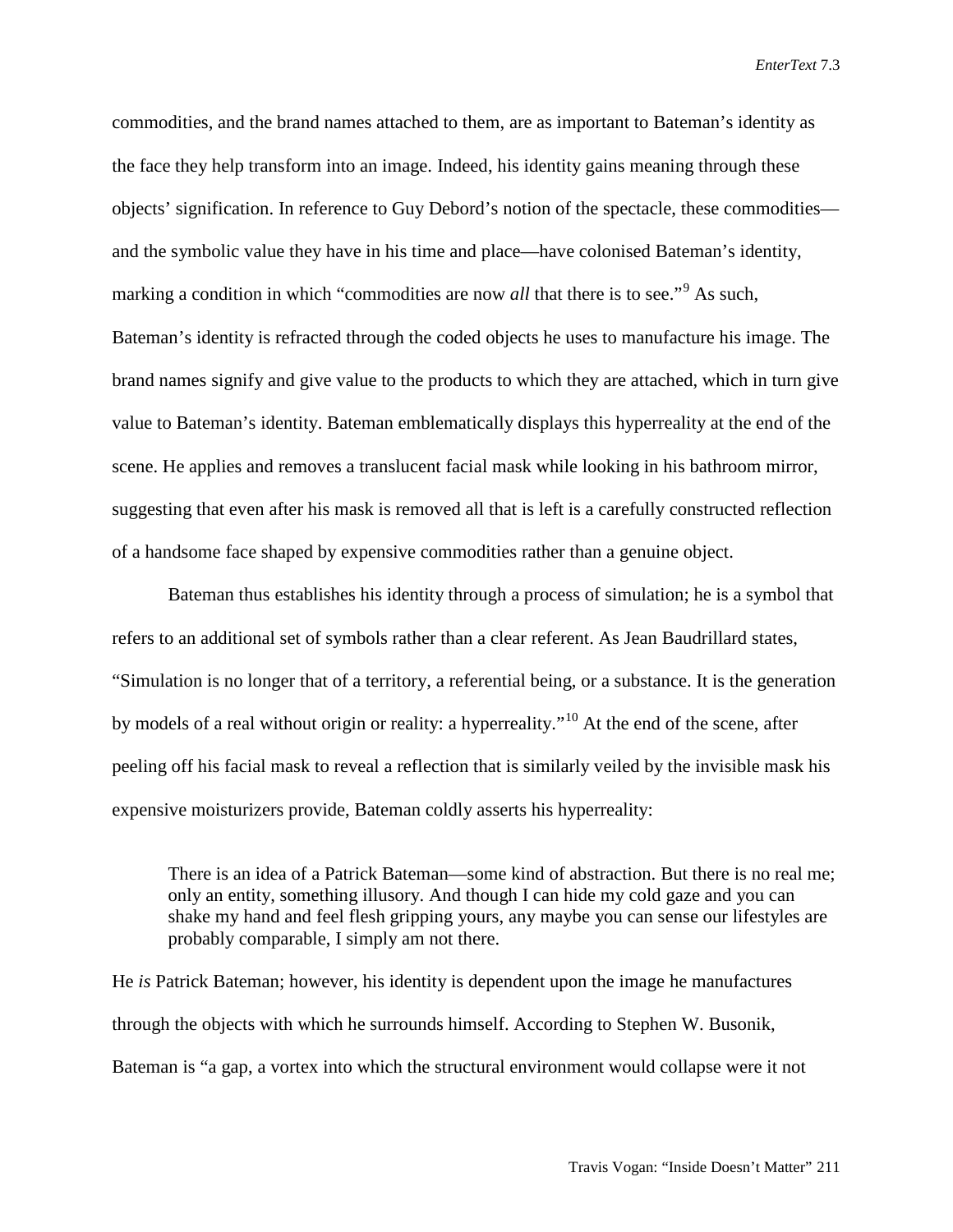upheld by the consensus of the value relations that maintain it."<sup>[11](#page-13-10)</sup> The chain of signifiers in which he is caught therefore makes it "impossible to isolate the process of the real, or to prove the real" because it is determined by the codes on which it relies for its signification—so determined by these codes that the codes themselves take precedence over that which they signify.<sup>[12](#page-13-11)</sup>

In an interview, Mary Harron describes Bateman as a "symbol" who "represents the craziness of an era, all its psychoses wrapped up in one person—obsession with clothes, obsession with food, obsession with his skin."[13](#page-13-12) Bateman's relationship to his historical and political moment is made explicit at the film's end. After going on a supposed killing spree and deciding his homicidal habits are out of control, he manically confesses to his lawyer's answering machine. When he approaches his lawyer the following day in a fancy Wall Street bar, Bateman is immediately confused with another member of his firm, suggesting the degree to which his individuality is sublimated by the code that signifies his public persona—a code that governs his colleagues' public appearance and demeanor as well. Second, his lawyer treats Bateman's confession as a bad joke and leaves. The lawyer thus confirms Bateman's earlier assertion that there is no "real" him. Bateman's carefully manufactured image overshadows his actions and prevents the ability to create a link between his image and those actions insofar as they may be inconsistent with his image's signification. His schizophrenia is therefore complemented by his community's similarly schizoid inability to connect form to substance. As Baudrillard states, "*today reality itself is hyperrealist*.[…]Today everyday, political, social, historical, economic, etc., reality has already incorporated the hyperrealist dimension of simulation so that we are now living entirely within the 'aesthetic' hallucination of reality."<sup>[14](#page-13-13)</sup>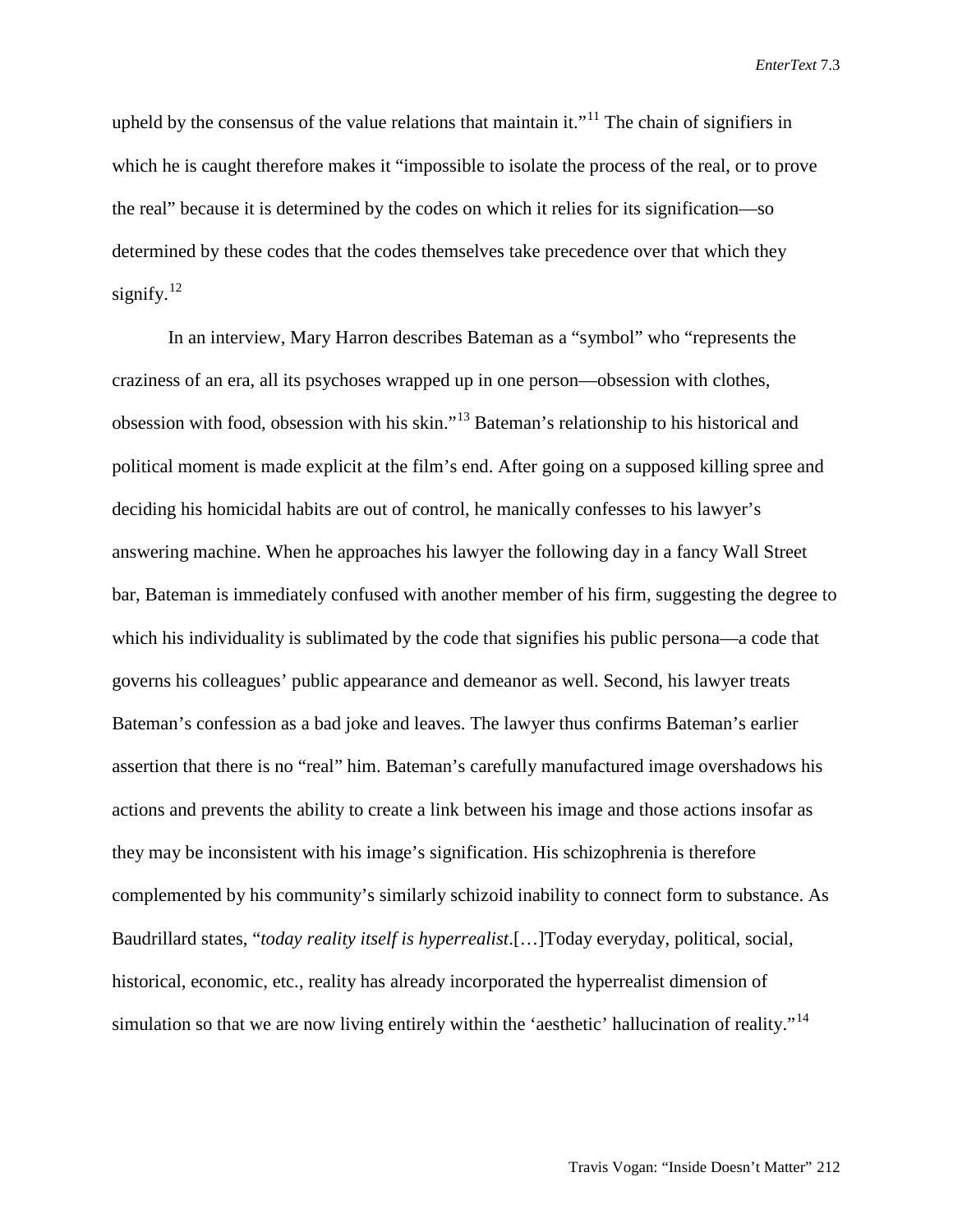When Bateman approaches his friends' table after his fruitless confession, they are watching a newscast of Ronald Reagan commenting on the Iran Contra affair. In response to Reagan's speech, which contradicts his earlier denial that the United States transferred weapons to Iran, Bateman's friend Timothy Bryce cynically asks, "How can he lie like that? How can he be so, I don't know, cool about it?... He presents himself as this harmless old codger, but inside…." In a monotone voiceover, Bateman replies, "But inside doesn't matter." Bryce then explicitly asks Bateman what he thinks about Reagan's disingenuousness, to which Bateman replies, "Whatever," as the group's conversation shifts to their dissatisfaction with the drinks they ordered and where they will dine later that night: in other words, back to the codes through which they assert their simulated identities and back to a discourse that is indifferent to the link between form and substance. Bateman closes the film with a final voiceover, exhaustedly concluding that his "confession meant nothing"—its potential substance and consequence is incorporated by the codes that maintain a disjunction between image and reality.

This final scene links Bateman's apparent schizophrenia to Ronald Reagan's imagepolitics and seeming irreverence for the difference between image and reality. This irreverence is epitomized by Reagan's statement that facts are stupid things, which, according to Lawrence Grossberg, "is often taken as proof of the importance of fantasy, images and desire in contemporary political struggles."[15](#page-13-14) Thus, *American Psycho* can be read as a hyperbolic comment on the implications of image politics during the Reagan era. Bateman's seeming ability to get away with murder through the manufacturing and deployment of his image parallels the manner in which Reagan's image—so meticulously constructed and affective that the former actor earned the nickname the "Teflon President"—enabled him to maintain public favour while being involved in scandals and helping create the highest unemployment rate since the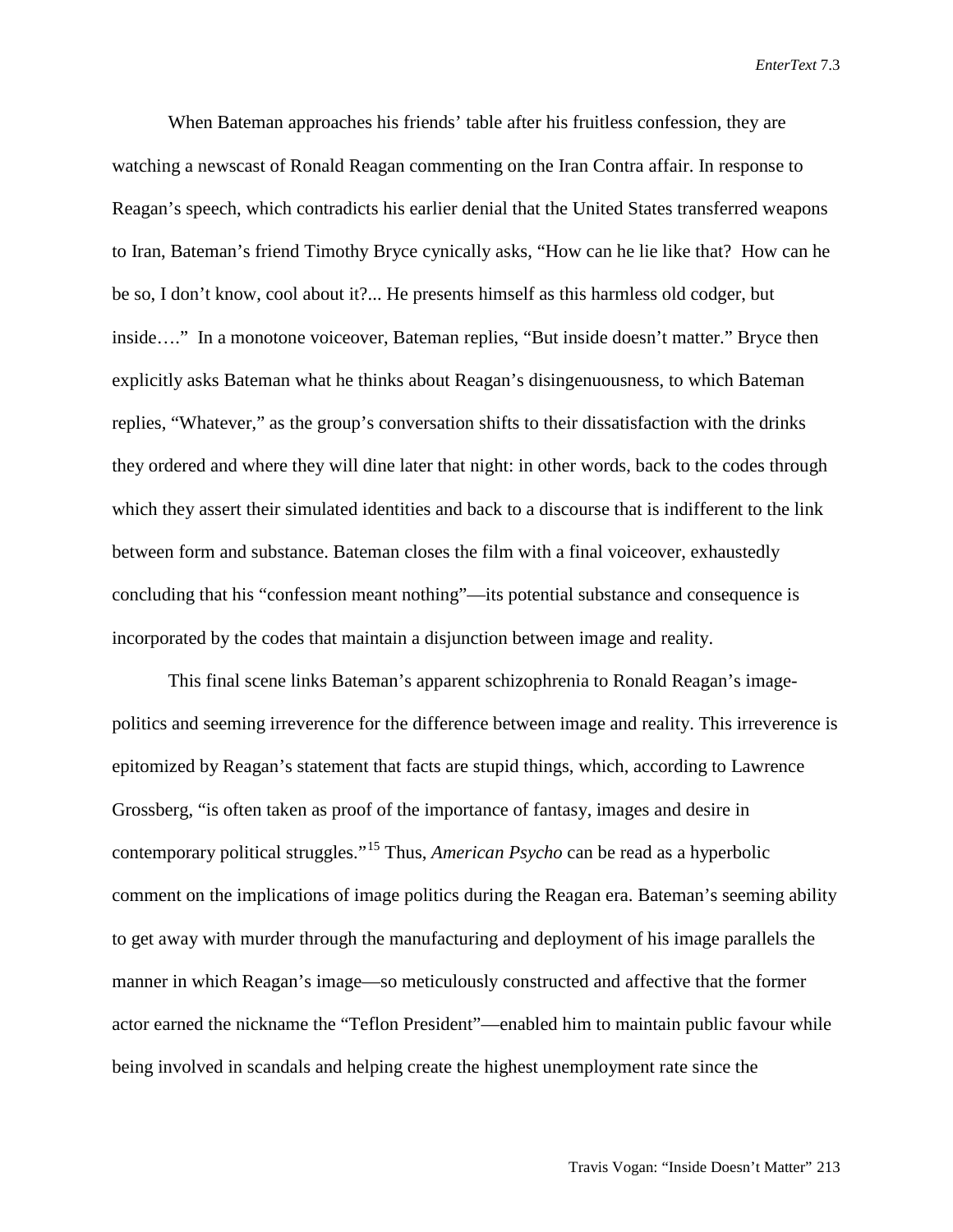Depression. As Harvey states, Reagan "could make mistake after mistake but never be called to account. His image could be deployed, unfailingly and instantaneously, to demolish any narrative of criticism that anyone cared to construct."<sup>16</sup>

An examination of *American Psycho*'s commenting on Reagan's image politics illustrates how the Reagan era marked a hyperreal cultural condition in which the codes of signification took precedence over that which they signified. (Indeed, on account of Reagan's background as an actor-turned-politician it is only fitting to examine his public persona and presidency through a film.) In Baudrillard's words, this reading demonstrates the manner in which "reality has passed completely into the game of reality." [17](#page-13-16) In addition to locating Reagan's image politics as hyperreal, my reading seeks to examine the manner in which Reagan's use of and reliance on the image, though deployed through simulation, could precipitate material effects. While Reagan's "inside," like Bateman's, may not have mattered, his carefully constructed form somehow produced material consequences. He therefore can be viewed as shaping material conditions through his image politics' affect.

Bateman, as evidenced by his morning routine, operates within a community in which one's status is determined by images. Indeed, he does not even have to work to be wealthy. His father, as Bateman's fiancée Evelyn points out, "practically owns the company" for which he works. When Evelyn asks him why he doesn't just quit his job and live off of his family fortune, Bateman replies, "Because I want to fit in!" The assertion of status within his field is dependent upon performing his role as a member of the upper class—a performance in which the symbolic value of one's job (and the office, personal assistant, designer suits, and lunch dates that signify it) is a key component. In fact, though Bateman goes to the office every day, he doesn't really work. He is not once shown speaking to a client or even taking a business-related phone call.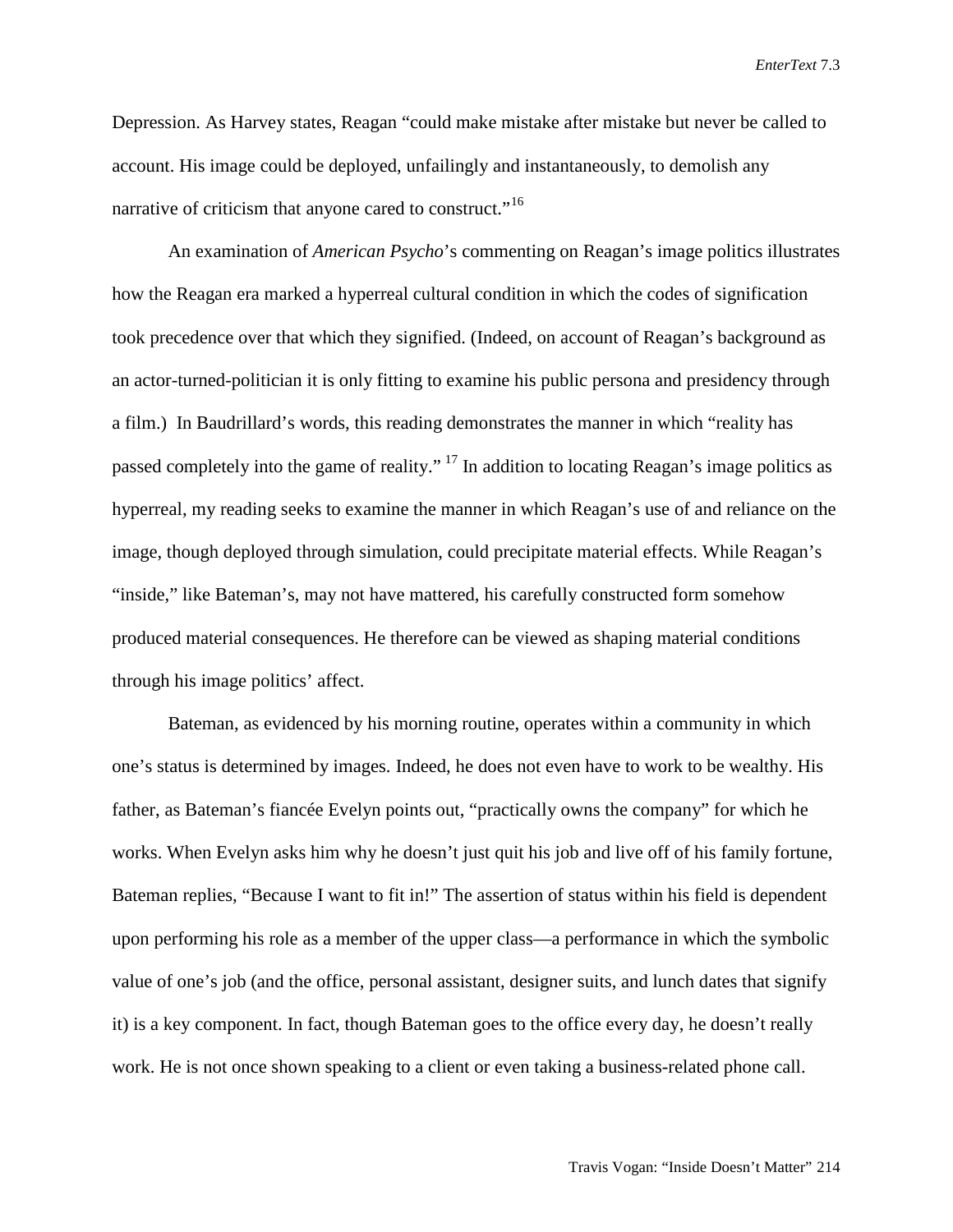When he is pictured in his office, he is most often listening to his headphones, reading magazines, or drawing crude sketches of the murders he imagines. His actual function as a businessman is therefore secondary to his acquisition of the symbols and performance of the activities associated with one who has that occupation in his time and place. The true workplaces of Bateman and his peers, as Martin Weinreich indicates, are "the restaurants and clubs […] and even the New York cabs that transport them from clubs and restaurants and vice versa"—all of which function symbolically to assert their status.<sup>[18](#page-13-17)</sup> As Jean Baudrillard notes, "[labour] is everywhere, because there is no more labour."<sup>[19](#page-13-18)</sup> In other words, the performance of labour is incorporated by the codes that signify one's capital within a field—"work" is reconstituted as time spent performing a socially inscribed role.

As Bateman's acquisition of these work-related symbols shows, there remains a desire to simulate actual labour through its performance as "a social ritual [affectation], as a reflex, as morality, as consensus, as regulation, as the reality principle. The reality principle of the code, that is: an immense *ritual of the signs of labour* extends over society in general—since it *reproduces* itself, it matters little whether or not it *produces*."[20](#page-13-19) Bateman and his peers are therefore compelled to partake in this affective social ritual *en route* to asserting their status publicly. This legitimizes their lack of actual work by placing their actions within a form that signifies work. As he is masked even when unmasked, Bateman works without doing any work.

Bateman's hyperreal signification of "successful businessman" simultaneously masks his substance and maintains his social positioning in the material world. Thus, his hyperreality has the potential to influence the material inasmuch as it functions to maintain the relations of production, legitimizing his role as a successful businessman through the simulated image's import in the material. However, Baudrillardian simulation, a condition in which reality is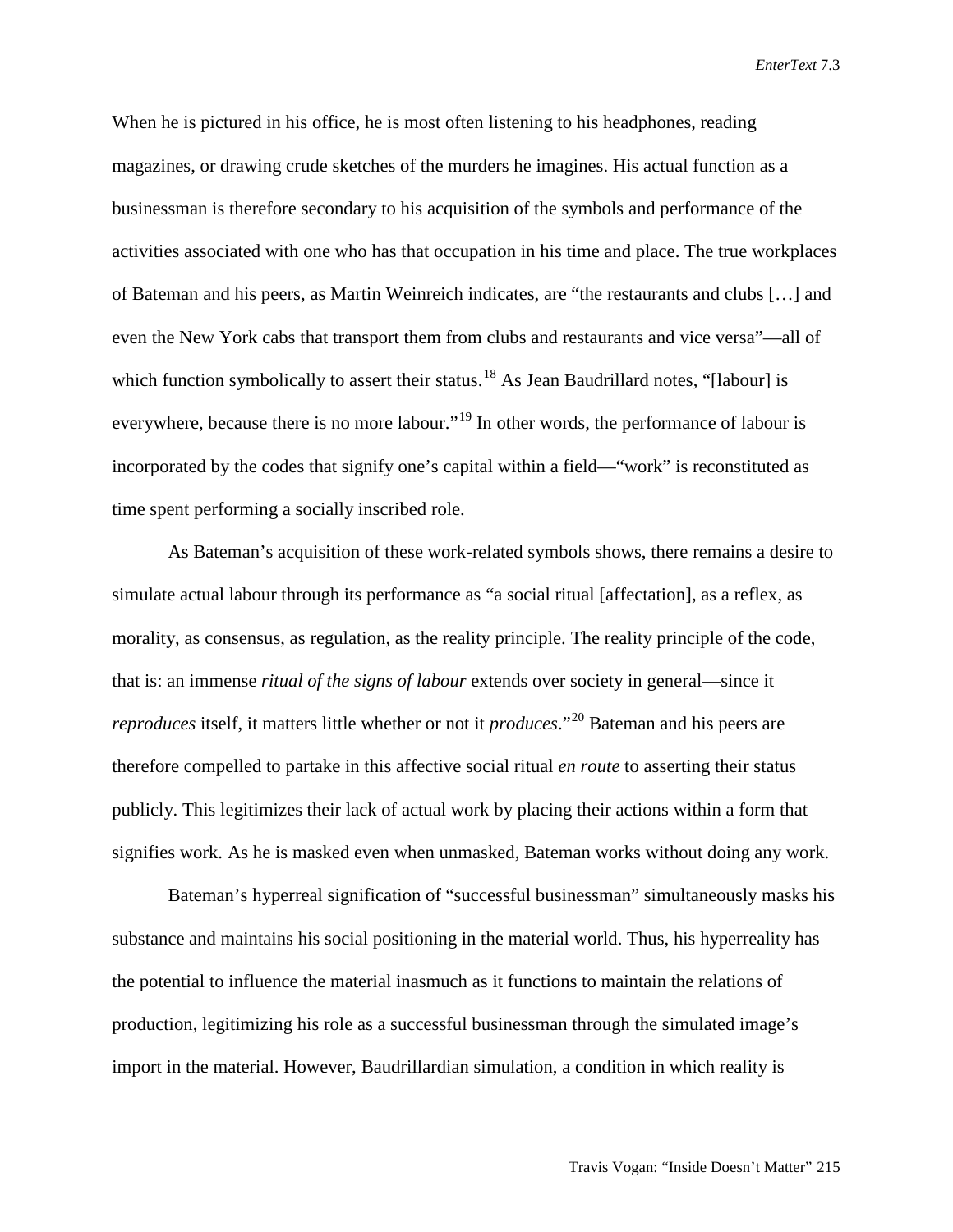reduced to a hallucinogenic game, does not allow for an interaction or differentiation between the simulated and real. This engagement between the hyperreal and the material can be negotiated through the manner in which simulated images have effect in the material. Affective images can at once reproduce the reality principle of the code while producing material consequences through that code's import. This notion of affect is therefore useful for examining the manner in which Reagan's image remained disconnected from his actions while influencing material circumstances.

As noted, Reagan, a former actor whom Americans identified as an entertainer long before his political career began, largely maintained public favour by deploying his image as a "harmless old codger" who epitomized traditional American values. According to Frank Van Der Linden, Reagan

clings to the traditions of courtesy, civility, and gentle manners. To the total disgust of sophisticates, he embodies all twelve traits of the Boy Scout Law: he is trustworthy, loyal, helpful, friendly, courteous, kind, obedient, cheerful, thrifty, brave, clean, and reverent. $21$ 

In Baudrillard's words, Reagan's performance as President maintains the reality principle of the code through his image, even when his actions, as evidenced by his dishonesty and his policies' effects, do not conform to that code. As Diane Rubenstein states,

Reagan was elected as a signifier—that is, elected for his "representation of leadership and not for his possession of qualities of leadership." He is thus not just a signifier, but an autonomous one. He represents the nonobligation of the signifier to the signified.<sup>[22](#page-13-21)</sup>

Reagan's aestheticized politics therefore operated much like Bateman's hyperreal identity. As

Bateman associates himself with and deploys images that signify a wealthy businessman, Reagan

deployed images that suggest trustworthiness and patriotism, making his actions and their effects

secondary to this powerful signification. Thus, he was not obligated to match his actions to his

rhetoric as long as he unfailingly reinforced the image he was elected to signify.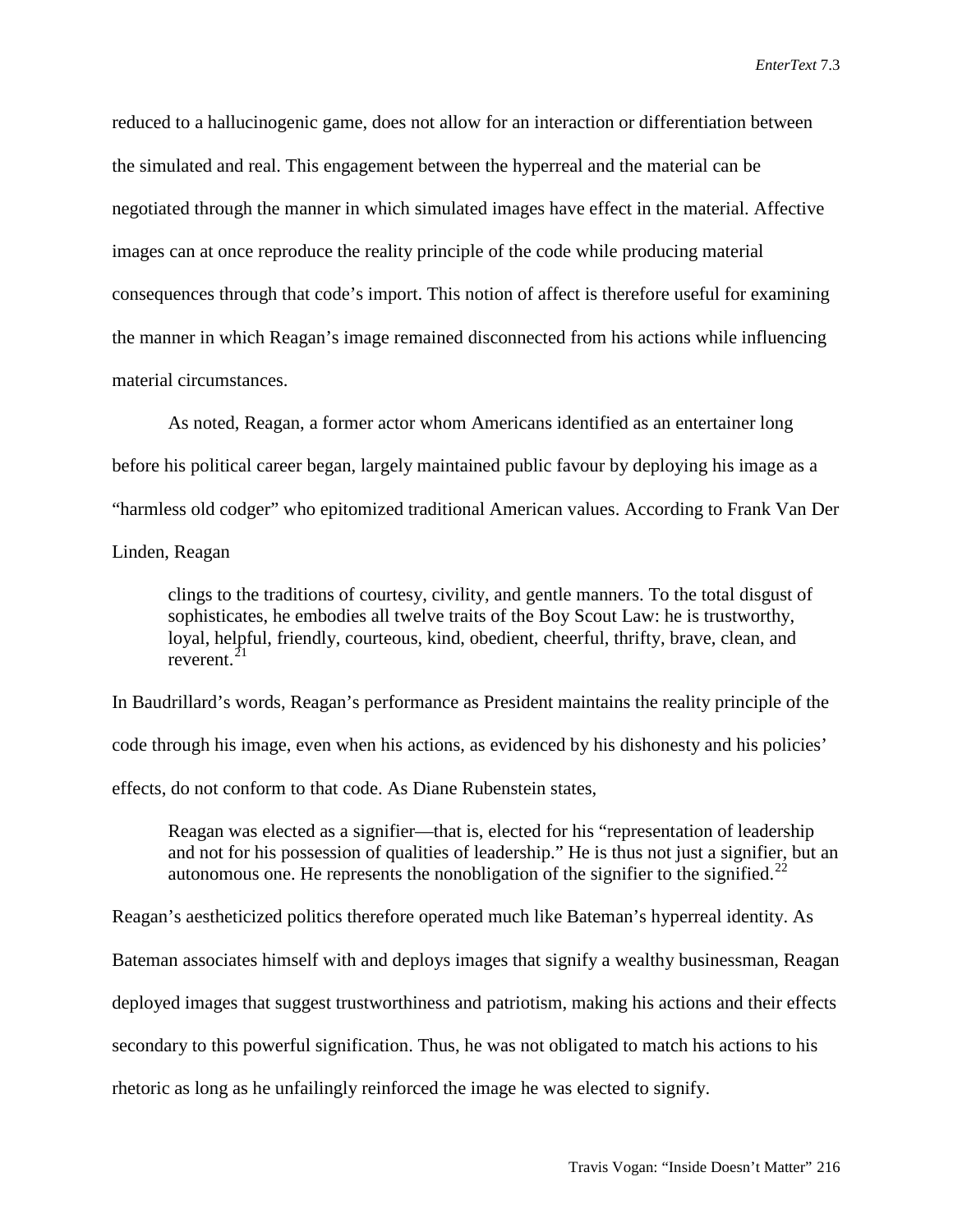According to Grossberg,

Reagan governed *affectively*. His power rested on his popularity, as his politics was defined by his commitment: even reality could not interfere with his commitments. The world was simply coded: right and wrong, black and white, rich and poor, masculine and feminine, us and them. $^{23}$  $^{23}$  $^{23}$ 

This affect, as it is deployed through the symbolic code to which Reagan ascribes, maintains the arbitrariness of the relationship between sign and substance and actualizes what Rubenstein calls the non-obligation between the signifier and signified in the material world. Consequently, one could unproblematically disagree with Reagan's politics but vote for him based on his likeable image—Reagan's form acted as substance through its affect.

Brian Massumi contends that "Reagan is not concerned with the difference between reality and appearance."<sup>[24](#page-13-23)</sup> Massumi therefore implies that there is a difference between the simulated code and reality, though "reality" may be secondary to, interspersed with, and even shaped by appearance. Massumi's reading builds on Reagan's 1965 autobiography, *Where's the Rest of Me?* which takes its title from his formative acting experience playing a man who had been dismembered during war.<sup>[25](#page-13-24)</sup> "One of its [the autobiography's] primary functions," according to Massumi, "is to explain how half a lifetime as a bad actor actually qualified him for high office, contrary to the then-public perception that the roles of entertainer and governor were fundamentally incompatible."[26](#page-13-25) Reagan's advertising of the manner in which acting informed his political abilities is therefore emblematic of his fusion of the image with reality. This process, according to Massumi, creates "technologies for making seeming being, for making a life of acting, for making something unified of supplementarity, something central of liminality, for filling the fractal rim to make a (w)hole."<sup>[27](#page-13-26)</sup> Reagan enacted the image's signification in reality, creating a reality formed through the image, or, in Massumi's words, transforming seeming into being. Consequently, Reagan constructed a (w)hole through his image's affect, shaping reality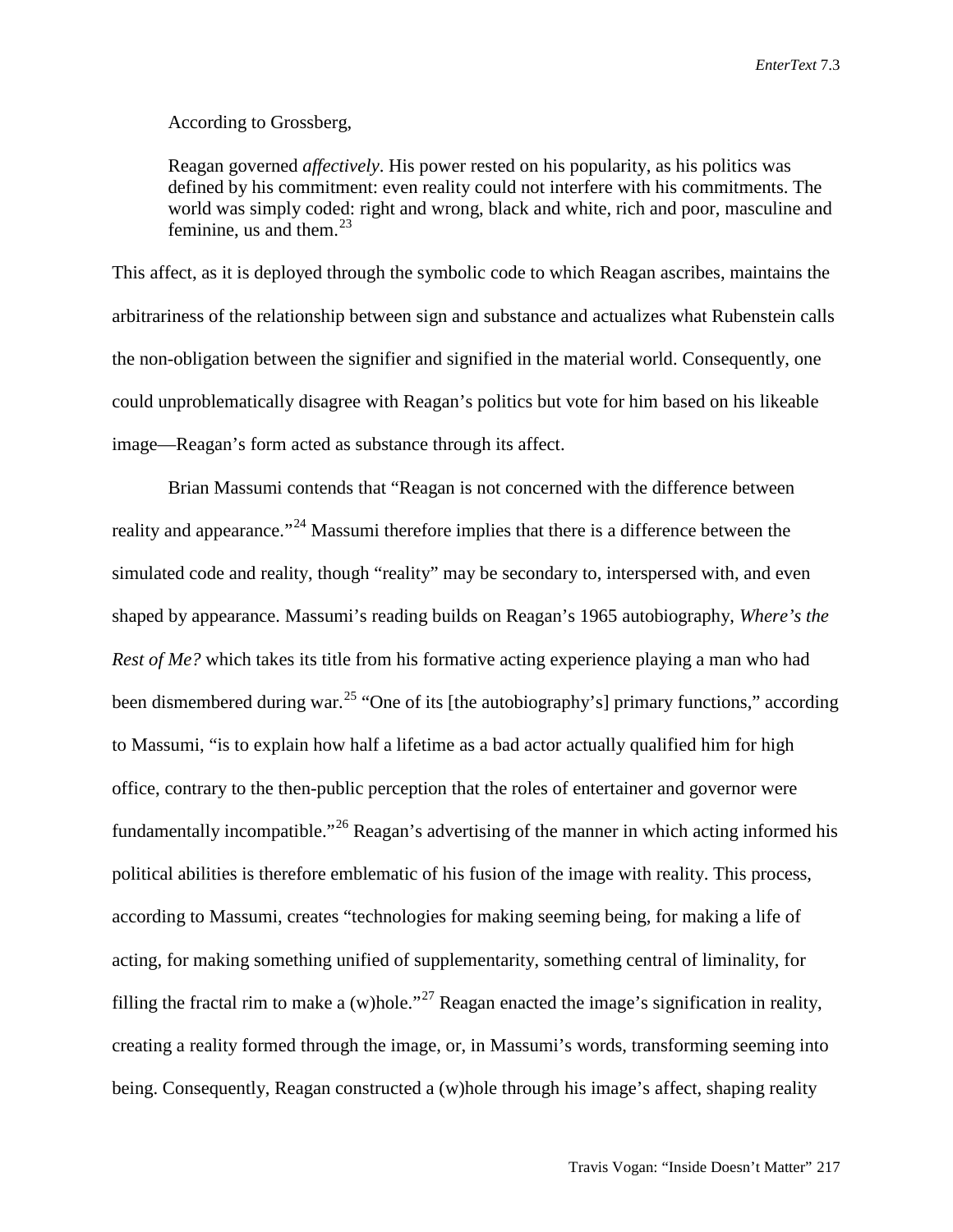through the image's symbolic value while maintaining a disjunction between the simulated and real. His signification is contained by the code; however, the code, while deployed through simulation, can be actualized in the material. On account of his trustworthy image, Reagan's public dishonesty signified truthfulness as well as dishonesty. His image's affectivity actualized a notion of trustworthiness and reliability that included falsehoods and unreliability. Thus, Reagan's dubious statement during the Iran Contra scandal that the American public was "hear[ing] the truth from a White House source" was accurate regardless of his speech's content—as a consequence of his signification he could not speak without speaking the "truth."

Reagan, through his image politics, made seeming being. His image produced material consequences but was deployed through simulation, maintaining a valuation of the code rather than substance, and indeed substantiating the simulated code through affect. This is demonstrated by his famous line, "stay the course," which he used to reassure frustrated Americans that their hard work and perseverance, despite continually worsening economic circumstances, would eventually yield material benefits. This line established guidelines for behaviour without attaching those guidelines to any particular scenario or set of circumstances to which they could be usefully applied. Indeed, staying the course meant something vastly different depending on one's economic circumstances. The line therefore reinforced American values, but was ultimately empty and referred back to its own inspirational potentialities, which were endorsed by Reagan's similarly dubious trustworthiness, rather than an actual course Americans could productively follow in order to change their circumstances. The course is code. However, as a consequence of the line's derivation from Reagan's trustworthy image, its empty signification and utter lack of practicality for most Americans within the circumstances in which it was used was sublimated by that image. Staying the course amounts to supporting Reagan's image and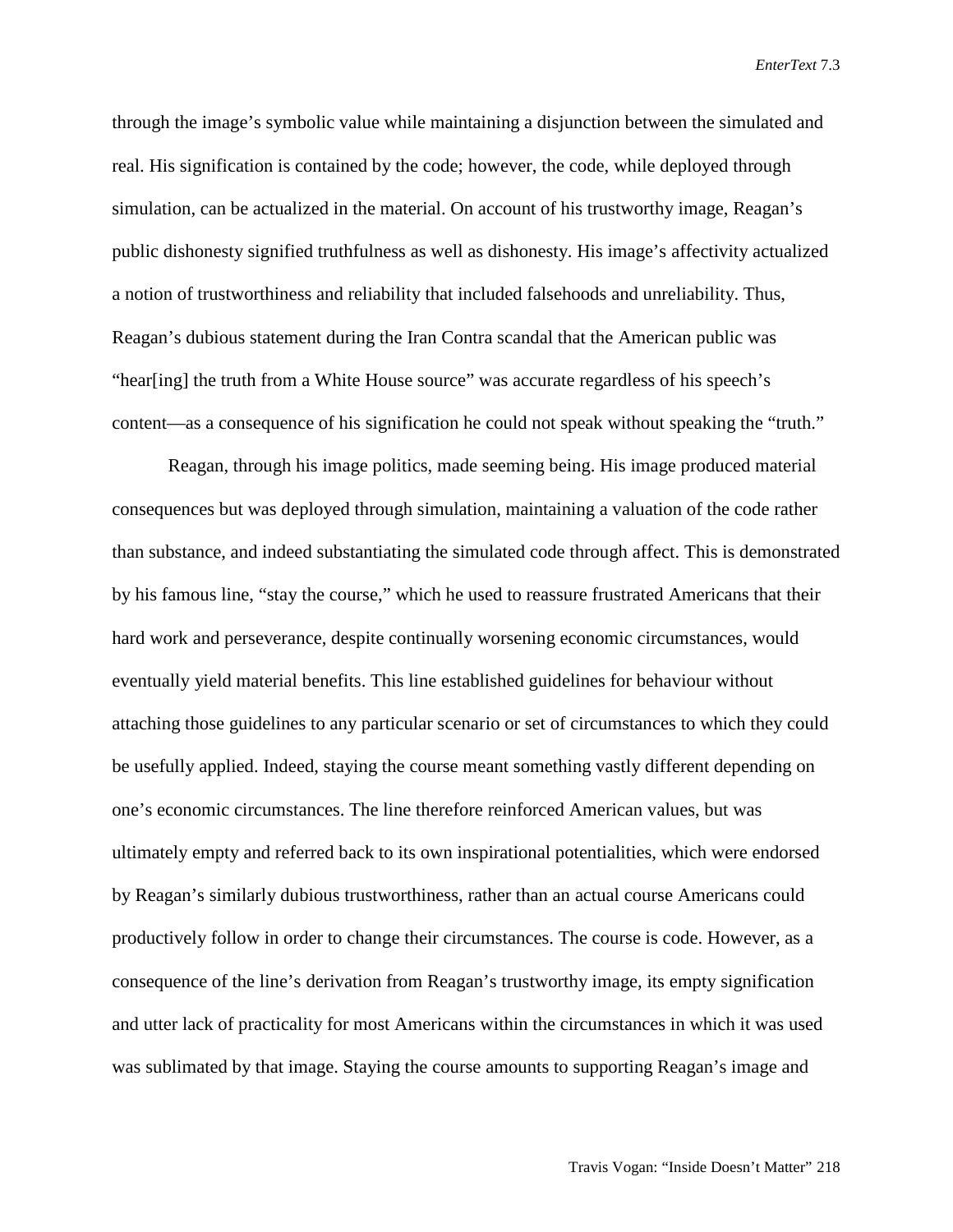trusting that his symbolic value will somehow guide one to better circumstances; in other words, maintaining the symbolic import of the code he endorses and interpreting the consequences of his policies as disconnected from that code.

Reagan's image-politics and aestheticization therefore manufactured consent through affectivity:

> It was on the receiving end that Reagan's incipience was qualified, given content. [...] That is why Reagan could be so many things to so many people; that is why the majority of the electorate could disagree with him on major issues but still vote for him. Because he was actualized, in their neighborhood, as a movement and a meaning of their selection.<sup>[28](#page-13-27)</sup>

Reagan's symbolic value outgrew his political actions or even abilities, creating a character, script, and interpretation that he, as much as the public that supported him despite themselves, was compelled to follow. As Bateman's lunch dates, suits, and beauty products outweigh his supposed actions, Reagan's performance as president overshadowed the material consequences of that performance. This resulted in "a dehumanizing contagion," according to Massumi, that was precipitated by the conflation of aesthetics and politics in this historical moment.<sup>[29](#page-13-28)</sup> Thus Reagan's image-politics fostered a virtualized reality based on the (w)hole created through the disjunctive though affective relationship between image and reality, a relationship Reagan utilized to remain disconnected from his politics' consequences while linked to the pristine image that produced them. Reality, in Baudrillard's words, remained a game governed by images—but it was a game in which images produced material consequences.

Reagan's image still has tremendous import in the popular American imagination. Since his death in 2004, proposals have consistently surfaced to put him on U.S. currency or even etch him into Mount Rushmore, finally transforming him into a pure sign and confirming Bateman's Reagan-induced conclusion that "inside doesn't matter." The facts, though perhaps not